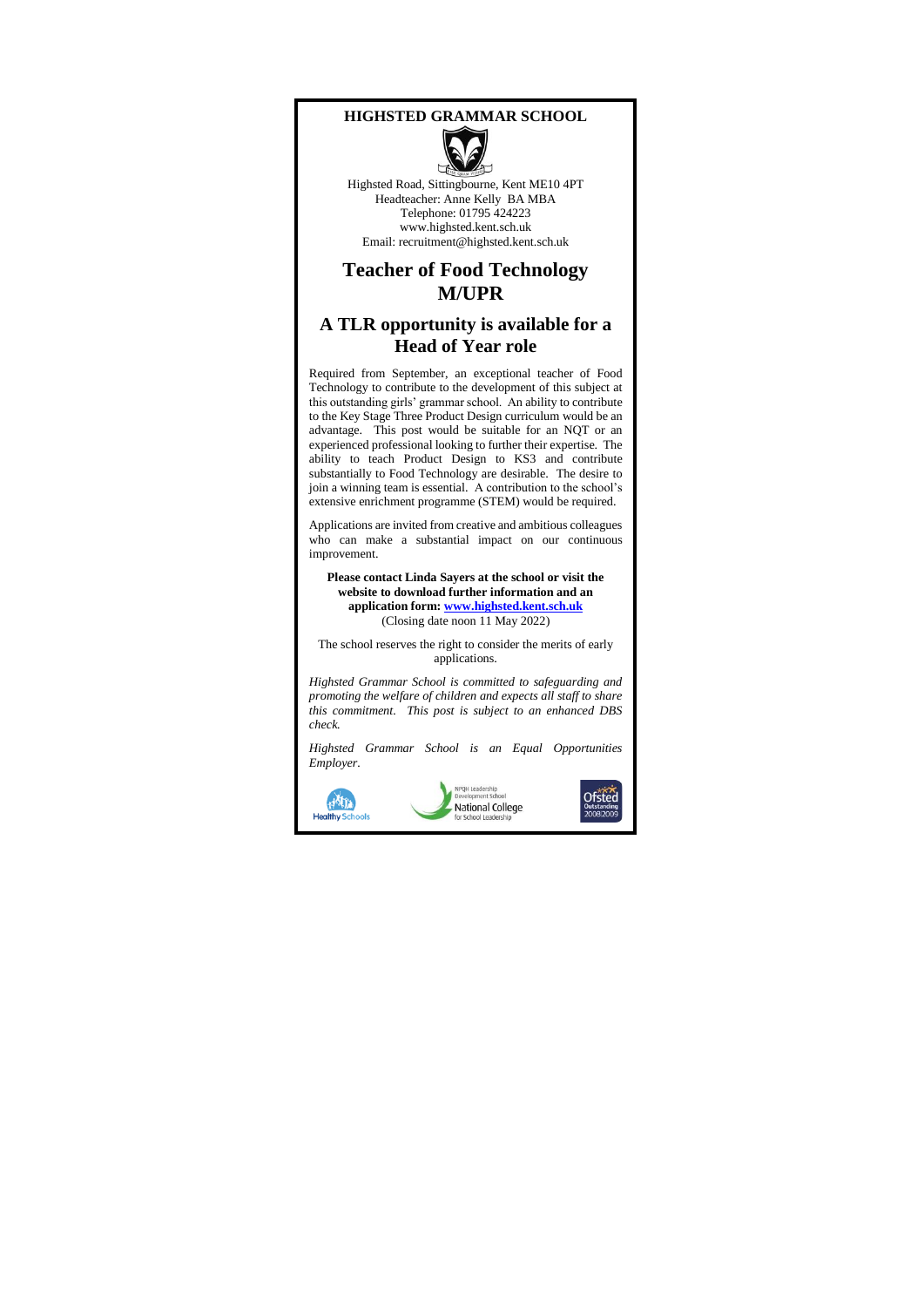

# **HIGHSTED GRAMMAR SCHOOL**

Highsted Road, Sittingbourne, Kent ME10 4PT Headteacher: Anne Kelly BA MBA Telephone: 01795 424223 Fax: 01795 429375

Email: [recruitment@highsted.kent.sch.uk](mailto:recruitment@highsted.kent.sch.uk)

# **GENERAL INFORMATION**

### **Summer 2021 school performance: GCSE results achieved by pupils at the end of key stage four**

|                                                                 | 2021  | 2020  |
|-----------------------------------------------------------------|-------|-------|
| Percentage $A^*/A$ grades / 7 and above                         | 57.9% | 57.6% |
| Percentage of pupils gaining 9 - 4 grades, in English and maths | 100\% | 100%  |
| Percentage of pupils gaining at least two 9 - 4 grades, science | 99.2% | 100\% |
| Percentage of pupils gaining at least one 9 - 4 grade, MFL      | 94.3% | 98.4% |
| Percentage of pupils achieving history or geography $9 - 4$     | 99.0% | 98.4% |
| Percentage of pupils achieving English Baccalaureate*           | 98.4% | 98.3% |

\* **English Baccalaureate** consists of 9 - 4 grades at full GCSE in English, mathematics, two science subjects, a foreign language and history or geography.

### **A-level results achieved by students at the end of Year 13**

|                            | 2021 | 2020  |
|----------------------------|------|-------|
| Percentage pass rate       | 100% | 100\% |
| Percentage $A^*$ -B grades | 83%  | 81%   |

*'Highsted Grammar School is an outstanding school. It knows its strengths and areas requiring improvement very well.'*

*'The school is ambitious for its students and is very effectively focusing the staff team and the girls themselves on raising their expectations and achievements.'*

*'The school effectively enables girls to make excellent progress. They achieve the highest academic standards.'*

*'The curriculum gives girls an outstanding range of experiences and there is excellent involvement in extracurricular activities.'*

*'There is a strong mutual respect between staff and girls. Initiative is encouraged and girls say that they get on very well together, help one another and enjoy school.'*

(Ofsted Inspection report 2009)

Highsted Grammar School is a small girls' grammar school (around 900 on roll, including 182 in Sixth Form) situated in the North Kent town of Sittingbourne. As an outstanding school, we were one of the first to convert to academy status in the autumn term 2010.

Excellent road and rail connections give easy access to London, Canterbury, Ashford and the Continent. Sailing and swimming facilities in the area are good and there are plenty of community activities (for example, orchestral, choral, theatrical clubs, etc.) available. Theatres in Canterbury and Maidstone, as well as those in London, provide entertainment. A well-equipped sports complex in the town has excellent facilities both for the serious sportsman and woman and for family recreational use. House prices are relatively low for the South East and opportunities for further professional development are excellent.

The school itself is a high-performing girls' school, where pastoral care and enrichment feature as highly as academic success. Having featured three times in Her Majesty's Chief Inspector's list of outstanding schools, we are proud to play a leading role in the education of young people in our area. The pupils are exceptional in every way – they are enthusiastic, personable, caring, and show considerable initiative – and we enjoy the strong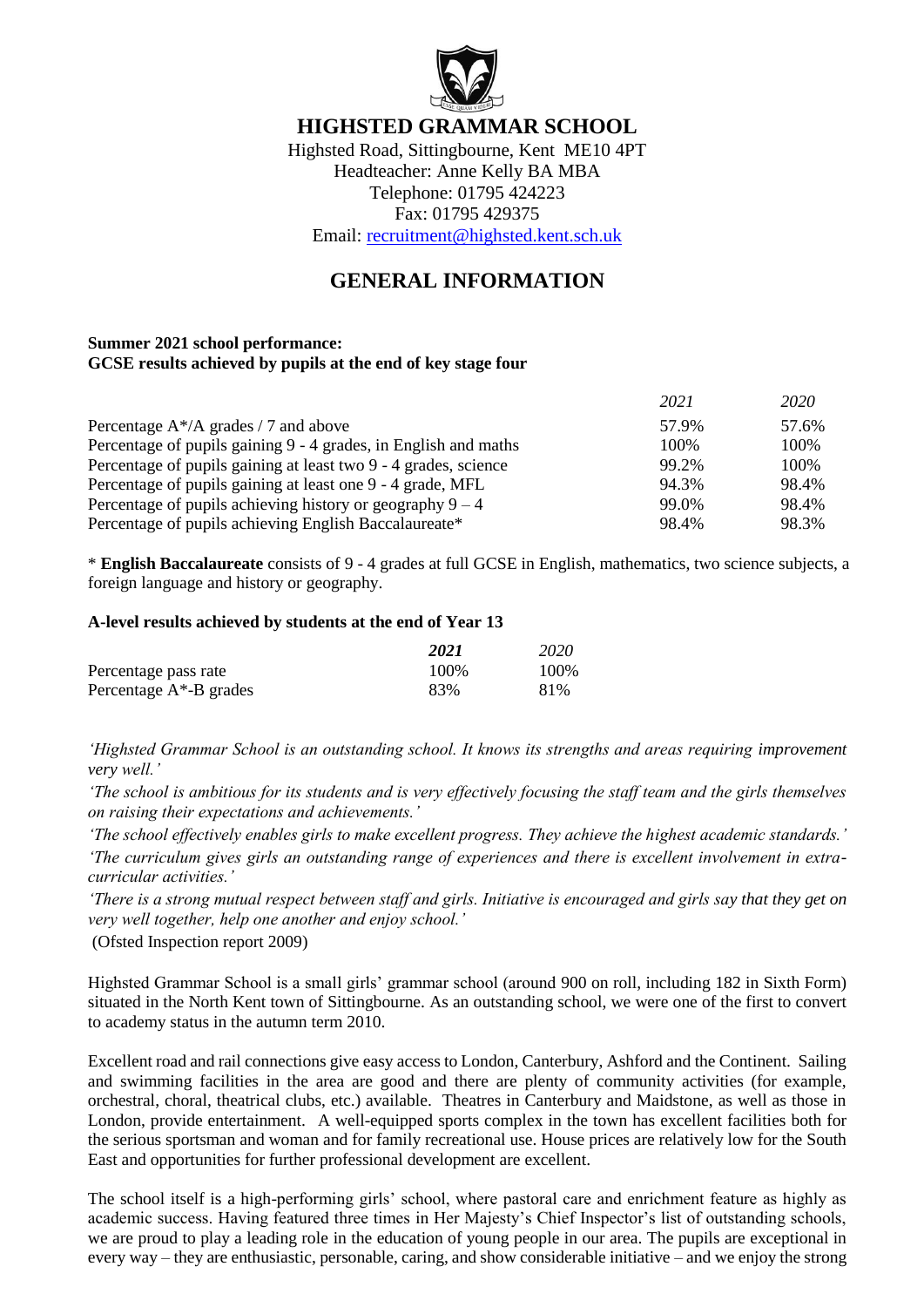support of parents. Likewise, the staff team – teaching, support and administrative – is talented, dedicated, hardworking and committed to the continuing success of the school. The governing body represents a group of capable, multi-skilled individuals, wholly supportive of the work we do.

The main block of the school was opened in 1958 when the school moved from older premises and since then other buildings have been added, including a technology block, new laboratories and additional classrooms. Development of the site continues with an imaginative, multi-purpose teaching area – the Hi-pod; new PE and dance studio, language laboratory and media studies/photography suite.

The Learning Resource Centre was created out of the old school library and boasts a light, comfortable and airy environment with good book stock, excellent ICT facilities and a pleasant reading area. It is very popular with students and well used by all age groups. Books, newspapers and specialist magazines are catalogued alongside other media and loans are monitored through an electronic library management system. Much of the day-to-day running of the Centre is undertaken by a group of library prefects, trained and overseen by the Centre Manager.

Highsted is a school of opportunity for staff as well as pupils, winning the School Achievement Award in two out of the three years that the scheme ran. We contribute extensively to initial teacher training, with many PGCE and SCITT trainees successfully completing their programme in the school each year and in recent years, no less than six members of the leadership team have been promoted to headship posts.

Pupils are granted places at the school on the basis of success in the Kent selection tests or the Highsted Test, broadly speaking they represent the top 25% of the ability range. The economic and social characteristics of the locality are not the most affluent in Kent, so opportunities for value-added are high and the school is able to make a real impact within the community. At Sixth Form level we work in partnership with two other local schools, Borden Grammar (boys) and Fulston Manor (mixed). Through this arrangement, we focus mainly on A-level provision and are able to offer more than 34 different courses, including several applied A-level options. Highsted continues to be placed in the top 100 secondary schools (The Telegraph) based on our A-level results.

The school, formerly sponsored by Microsoft, received specialist school status through science and consequently we have implemented major changes to the ICT infrastructure to make full use of these connections. Across the school we regard this not only as a strategy to develop science further and promote the role of women in this area, but also as the opportunity to enhance provision across the whole curriculum.

Music and drama within the school are exceptional, with high quality productions taking place every term. There is a strong choral tradition in the school. Sporting activity also features highly in the work that we do, and the pupils enjoy both local and national recognition in areas as diverse as cricket, judo and life-saving. Other extracurricular activities are wide-ranging and responsive to student need. A very strong School Council has been an established part of Highsted for more than 50 years.

The school has enjoyed a long-standing partnership with Gymnasium Fridericianum, Erlangen in Bavaria and this has led to regular exchange visits for more than 25 years. From our advantageous geographical position, we are also able to undertake day trips to Europe and each year there are study visits to France, Belgium and Italy, organised by different subject areas. For the first time in 2005, a group of Year 12 students spent three weeks in quality work experience placements in Brussels and this has now become a regular part of the summer term enrichment programme, supported by substantial grants from the EU.

From this brief description, potential candidates will realise that this grammar school offers far more than a purely academic focus. This does not come about by accident. It is entirely dependent on the determination and commitment of the whole school community, alongside effective delegation of tasks. If you have the potential to contribute to an exceptional school and would like to be part of a friendly, winning team, we would love to hear from you!

This post would suit a creative and ambitious professional who can work well as part of a team, is keen to contribute ideas and take on new initiatives and has high expectations of the students. It provides an opportunity to work with able and well-motivated students within a successful department and with friendly colleagues. Flexibility and a personal desire to broaden professional experience would be an advantage.

In line with supporting the wellbeing of all staff, all Highsted employees will receive a private health care package supported by Benenden Health Care.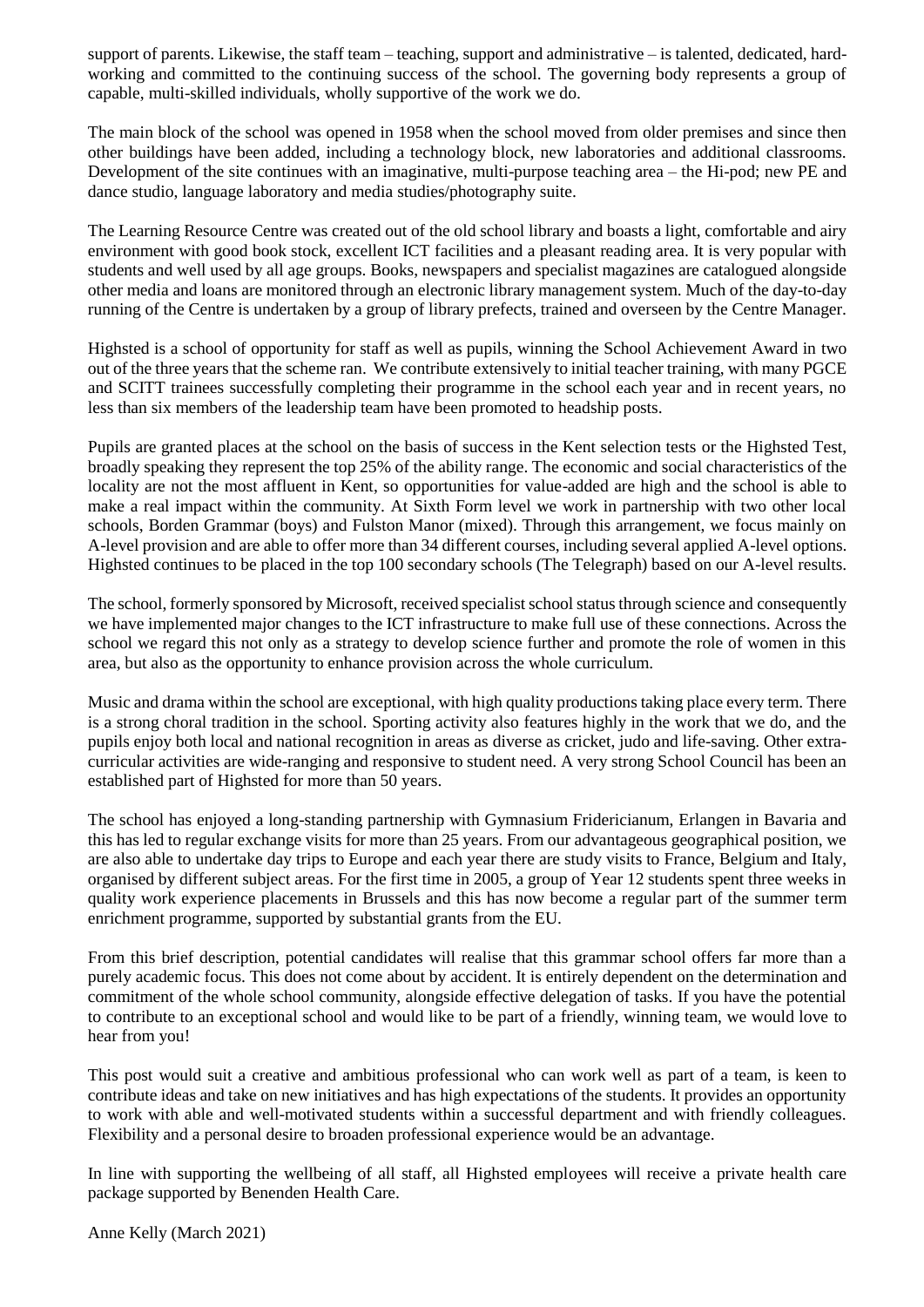## **Food preparation and Nutrition at Highsted -.**

- Develops a broad foundation of critical and theoretical skills which offer learners a holistic understanding of a range of ingredients, dietary needs, food preparation, food investigation and nutrition, culminating in greater specialism and achievement at GCSE.
- Encourages creativity, sustained investigation, analysis and experimentation with ingredients cooking and problem-solving skills.

An essential characteristic of the Food Technology teacher will be the ability to innovate, adapt and promote independent learning which underlies all aspects of the curriculum.

## **At Highsted learners are encouraged to develop: -**

- Intellectual, imaginative and intuitive capabilities
- Investigative, analytical, experimental, practical and expressive skills.
- Independence of mind in developing refining and communicating their own ideas and intentions.
- A keen interest and enthusiasm for food preparation and how understanding nutrition is important to meet people's needs.
- The enjoyment and confidence to cook, develop and experiment with nutritious meals.

We are seeking to appoint an inspiring and creative Food Technology teacher to join our dynamic and motivated department. As a Food Technology teacher, you will help promote interest in the subjects across the full age range of the school. The prospective candidate will have the creative vision and subject knowledge to help take the department in a direction that enriches further student learning.

You will have:

- The ability to work with and contribute to a team of outstanding staff.
- Experience teaching across KS3, KS4, KS5
- The skills and knowledge to be able to help innovate, design and develop the current Food Preparation and Nutrition course at GCSE.
- The ability to help develop and expand our curriculum provision at KS3 and 4.
- The enthusiasm to promote and support extra-curricular activities.
- The passion to promote and raise the profile of Food Preparation and Nutrition across the whole school.
- The motivation, knowledge and skills within D&T to bring the best out of aspirational students.
- A commitment to continuous professional development (CPD).
- Creativity and engaging skills with the ability to enthuse and challenge students.
- The knowledge and experience to maintain department Health and Safety procedures and training.

Applicants need to be aspirational and inspirational to both students and staff and have an excellent track record of examination results in their own teaching.

March 2022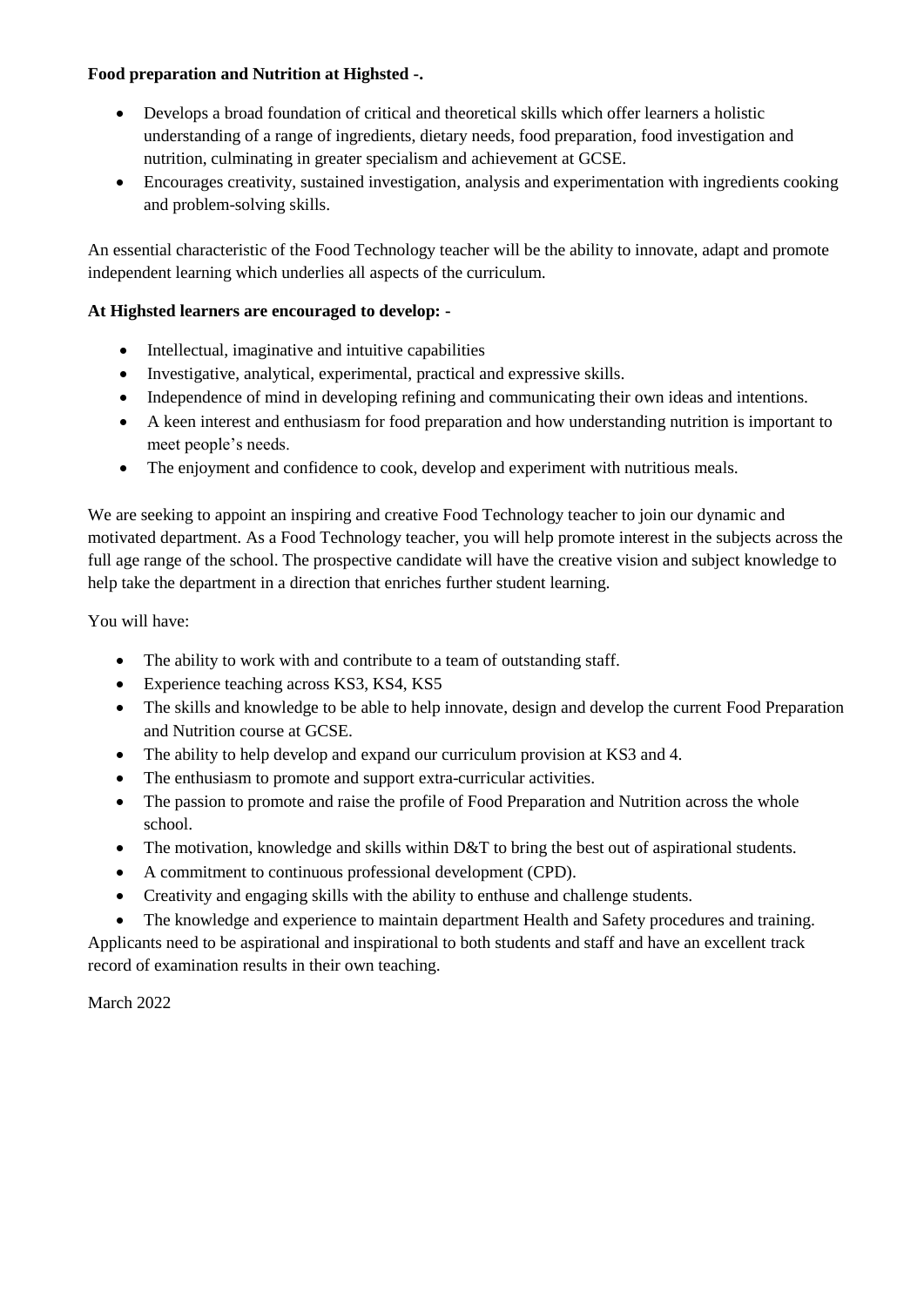#### **HIGHSTED GRAMMAR SCHOOL: JOB PROFILE** SUBJECT TEACHER RESPONSIBILITIES – M/UPS

#### Name: Main subject: **Food Technology and Product Design**

| <b>ACTIVITY</b>                                             | <b>RESPONSIBILITIES</b>                                                                                                                                                                                                                                                                                                                                                                                                                                                                                         | <b>NOTES</b> |
|-------------------------------------------------------------|-----------------------------------------------------------------------------------------------------------------------------------------------------------------------------------------------------------------------------------------------------------------------------------------------------------------------------------------------------------------------------------------------------------------------------------------------------------------------------------------------------------------|--------------|
| <b>LINE</b><br><b>MANAGEMENT</b>                            | Responsible to Line Manager (subject teacher role).<br>$\bullet$<br>Professional Tutor (ECT Mentor & Staff Training during induction<br>period)                                                                                                                                                                                                                                                                                                                                                                 |              |
|                                                             | Responsible to Head of House (form tutor role).<br>$\bullet$                                                                                                                                                                                                                                                                                                                                                                                                                                                    |              |
| <b>CURRICULUM</b>                                           | Plan and prepare lessons in line with departmental schemes of<br>$\bullet$<br>work, using appropriate teaching methods and resources.<br>Mark and monitor pupils' class and homework providing<br>$\bullet$<br>constructive oral and written feedback, and setting targets for<br>pupils' progress.<br>Contribute to the development of schemes of work and<br>$\bullet$<br>departmental policies.<br>Contribute to enrichment activities which further the aims of the<br>$\bullet$<br>subject and the school. |              |
| <b>PUPILS</b>                                               | Set high expectations for pupils' behaviour, establishing and<br>$\bullet$<br>maintaining a good standard of discipline.<br>Undertake pupil supervisory duties and cover for absent<br>$\bullet$<br>colleagues in line with school procedures.                                                                                                                                                                                                                                                                  |              |
|                                                             | Operate department and school rewards' policies.<br>$\bullet$<br>Assess and record each pupil's progress, including through<br>$\bullet$<br>observation, questioning, testing and marking.<br>Make every reasonable effort to ensure delivery of the school's<br>$\bullet$<br>Home School Agreement.<br>Undertake form tutor responsibilities as set out in the Staff<br>$\bullet$<br>Handbook.                                                                                                                 |              |
| <b>MONITORING</b>                                           | Understand and know how national, local and school data can be<br>$\bullet$<br>used to set clear targets for pupils' achievement.<br>Contribute to department monitoring of the assessment of pupils.<br>$\bullet$                                                                                                                                                                                                                                                                                              |              |
| <b>COMMUNICATION</b>                                        | Contribute to meetings and discussions about teaching methods,<br>$\bullet$<br>schemes of work and departmental policies.<br>Keep Subject Leader, Form Tutors and Heads of House informed<br>$\bullet$<br>about the progress of pupils being taught.<br>Share good practice within and across the subject area.<br>$\bullet$                                                                                                                                                                                    |              |
| <b>EXTERNAL</b><br><b>COMMUNICATION</b>                     | Maintain familiarity with statutory assessment and reporting<br>$\bullet$<br>requirements.<br>Prepare and present informative reports to parents and meet with<br>$\bullet$<br>them to discuss pupils' progress.                                                                                                                                                                                                                                                                                                |              |
| <b>STAFFING</b>                                             | Review own professional development and identify training<br>$\bullet$<br>needs.<br>Take part in the performance management arrangements.<br>$\bullet$<br>Take part in lesson observations to share good practice.<br>$\bullet$                                                                                                                                                                                                                                                                                 |              |
| <b>BUDGETS/</b><br><b>RESOURCES</b>                         | Assist department leadership to:<br>$\bullet$<br>identify resource needs<br>develop and maintain departmental resources<br>keep departmental areas tidy and have effective displays.<br>$\qquad \qquad \blacksquare$<br>Follow agreed safety procedures for the department.<br>$\bullet$                                                                                                                                                                                                                        |              |
| <b>OTHER</b><br><b>SPECIFIED</b><br><b>RESPONSIBILITIES</b> | Participate and/or lead existing activities which promote the<br>$\bullet$<br>school's ethos, including PSHEE Education and Citizenship.<br>Contribute to the school's enrichment programme (STEM).<br>$\bullet$<br>Support the development of Design and Technology across the<br>$\bullet$<br>school.                                                                                                                                                                                                         |              |

**NOTE:** This job profile is based on Professional standards for Teachers – England (published by TDA) and is subject to the Conditions of Employment contained within the Highsted Academy Trust contract, as issued. It is reviewed regularly and aspects may be amended in negotiation with the Headteacher.

**Signed** .................................................... **Date**..............................................